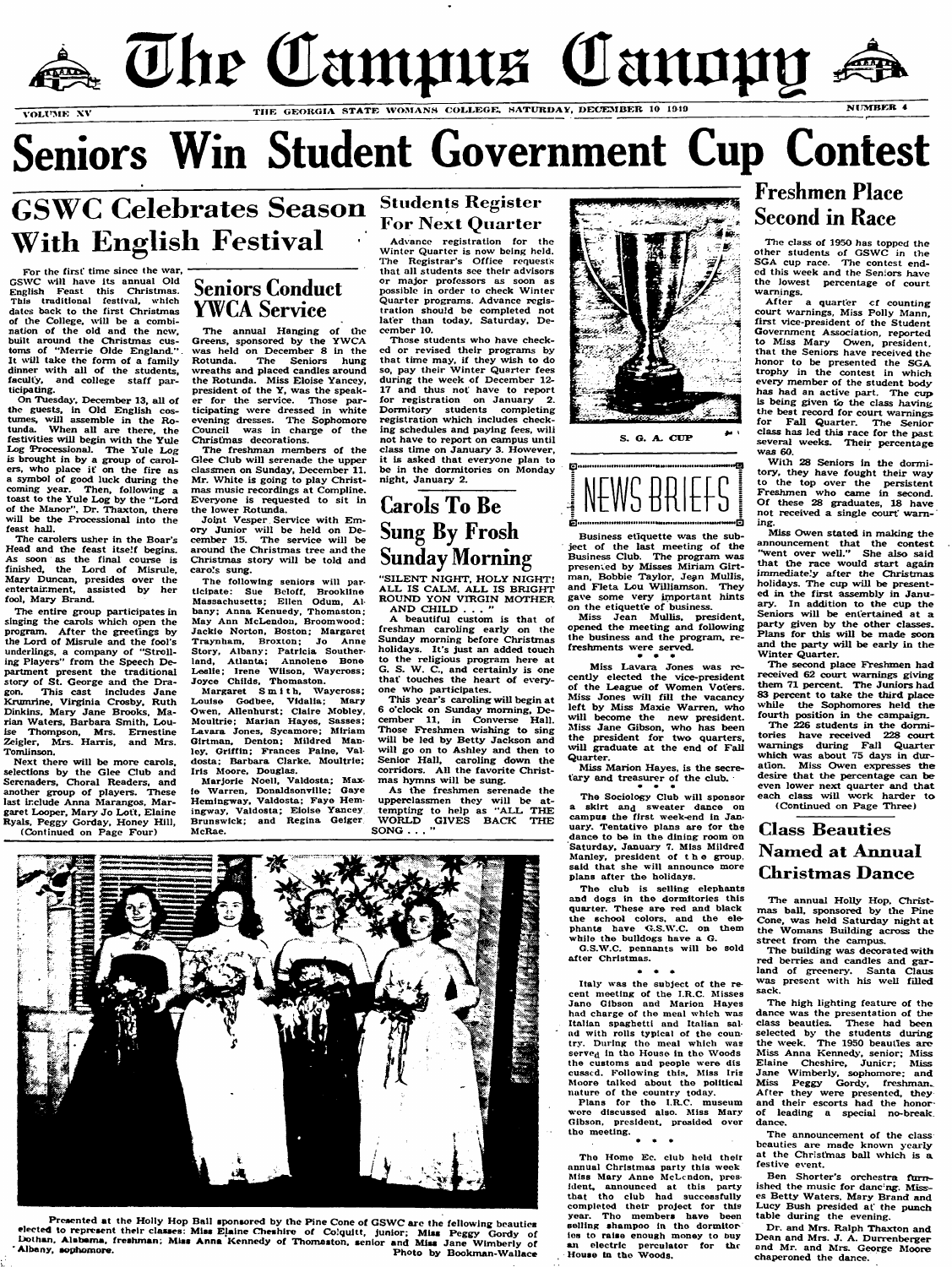### The Campus Canopy Guess Who?

Published Bi-Monthly during the school year by students at the Georgia State Woman's College at Valdosta, Georgia

#### **MEMBER**

#### **Associated Collegiate Press**

| Associate Editor______________________Ann Smith   |
|---------------------------------------------------|
|                                                   |
| Feature Editor_________________Gloria Johnson     |
| Sports Editor____________________Doris Gothard    |
| Make-up Editors____________________Vallie Staten, |
| Eleanor Bowman, Mattie Lou Wilson                 |
|                                                   |

Exchange Editors\_\_\_\_\_\_Mary Duncan, Jane Gibson

- Columnists<sub>-----</sub>-------------------Gloria Johnson, Thad Pitt, Eloise Yancey, Betty Watters, Ann Smith.
- Feature Staff--------------------Anna Marangas, Betty King, Ellinor Jones, Jane Bowen, and Rosaline Bunn.

News Staff------------------------Doris Gothard, Mary Ann Dykes, Iris Moore, Sarah Parker, Pat Owens, Jane Benton, Jane Krumrine, Jean Jordan, Peggy Phelan, Jackie Mathis, Vallie Staten, Anne Bryant, Lydia Story, Eleanor Bowman.

> **IPRESENTED FOR NATIONAL ADVERTISING BY** National Advertising Service, Inc. Uttal Thursdamson was also 420 MADISON AVE. NEW YORK, N.Y.<br>GISCAGO . BOSTON . LOS AMELES . SAN FRANCISCO

BUSINESS MANAGER \_\_\_ BETTY HENDERSON

- Circulation Manager\_\_\_\_\_\_\_\_\_\_\_\_\_\_\_\_\_Lelia Harmon
- Advertising Staff------------------Mickey Newton, Kathleen Mecks, Mary Duncan, Amarylese Steedley, Blount Trammell, Jane Benton, Margaret Warbinton, Mary Ann Dykes, Anna Marangos, Jackie Sikes, Mattie Lou Wilson, Betty Ann Bishep, Vallie Staten, Elaine Boatwright, and Pat Owens.
- Faculty Advisor------------------ Mr. William Gabard

### The Little Things Count...

With the announcement in this issue of the paper of the winner of the Student' Government Association cup race, some will probably just turn aside and say that they couldn't have done any better anyway. But they do not realize how wrong they might be.

The Seniors, winning the contest this quarter. have been students of Georgia State Womans College for three years and three months. During this time they have each been members of the Student Government Association. They have studied the rules and regulations. And they, too, have broken rules and suffered with restriction. But they are few in number now in this, their last months at 'WC. Their record had to be very good to keep the percentage in the higher levels.

The Freshmen have proved to themselves and to others that with only three months of living under the watchful eye of the SGA they, too, can "keep within the limit of the Law". They have probably had to read the Student' Government Handbook several times to be sure that they could do or could not do some of the things that they wished to do. By doing this they have kept their percentage low enough to end the race in second place.

When a group works as a team for something, they usually win. Of course, everyone cannot be a winner every time. But there are other rewards other than the visual cnes. Many times when some achievement has been accomplished much work was behind it. For those who aren't winners, there are most always consolution prizes. And remember, there is always the next time.

A cheerful senior is this girl. Who is about average size. A light shade of brown is her hair, And a pretty blue are her eyes.

She heads the club of her major; Works where she's seen every day:

Has a hand in sports activities; Her schooling, when through, should really pay.

This girl is a very smart junior; She also has a student job. Her major should prepare her For a career no one would snob.

She isn't very large, Her eyes are wide and blue, Her voice is very interesting, And that's enough for you.

Answers from last issue: Nancy Sellars and Mary Virginia McDonald

# Campus Scenes

Juniors conscientiously playing jackstones in their class presideut's room.

Definition of coasting as given to Lydia Kost by Marion Jones: "it's when you've turned your motor off and you're still goiug." Sue Fletcher saying, "Happy sunshine" in answer to Dr. Phelan's "Good morning."

Incomplete sign at Brookwood<br>reading "harmacy" instead of Pharmacy.

Everyone getting ready for the Christmas Feast.

Betty Lee wearing three sweaters and an overcoat on cold days. Lily Starling and Anna Marangos frantically doing French in the Lounge.

Sara Parker going to the library door before remembering her forgotten books in her room.

Mr. Gabard riding around at 1:30 A.M. with six girls in the college jeep.

Santa Claus is coming.

Four Seniors, namely Manley, Childs, Jones, and Girtman up carly Sunday morning trying to start the jeep to go after a Christmas tree, with everyone on Junior wing hanging out window giving suggestions.

Thirty-seven students in the Music Survey class blinking, blowing noses, and weeping copiously. Explanation: instructor narrated the story of La Boheme supported with recordings of the Death Scene.

A house council member being the hist to awaken during the re cent fire drill.

Students tip-toeing around Ash ley. Consideration for our ill Dean of Women.

A Sophomore sitting in the upper Rotunda gazing at the lighted Christmas tree below with a very far-away look on her face.



### Your Inquiring Reporter

Question: If you had a thousand dollars to use for one purpose, what would you do? Answers:

Luceil Bauer-Use it to go to medical school.

Eloise Yancey-Buy books. Peggy Blanton--Put it in the

bark and draw interest. Virginia Massey---Buy an organ.

Lovie Keene-Put it on a technician course.

Margaret Vonier-Buy a car. Joan Gilmer-Buy clothes.

Carleen Newell-Save it until 1 ret married.

Lydia Kost - Send packages home to Germany.

Virginia Westberry-Travel. Janice Player - Make a down

payment on a car.

Margaret Smith-Buy a certain camera and continue my journalism work.

Miss Weems-Make a down payment on a house.

Miss Hambrick-Buy some furniture to go in the house I have.

Betty Waters-Buy a double bed with an airfoam mattress and a sound proof room and go to sleep. Miss Sawyer-Take a month off

and go to New York. Sara Parker-Buy a new laugh.

Betty Henderson-By a ten-day reducing course and a new wardrobe.

Joyce Childs-Hire an artist to paint my masterpieces for Mr. Pember.

Docsy Deadwyler-Donate it to an old maids home with my future in mind.

Nancy Thornton-According to the present state of the world, I'd buy a Russian war bond.

Sue Belloff  $-$  Go to graduate schcol.

Becky Culbreth - Buy clothes, mostly pretty unmentionables.

Peggy Phelan-Get on a boat and go as far as it would take me. Dr. Treanor-Take a trip.

Frances Paine-Buy insurance. Marilyn Peacock-Go to Hawaii and hunt for a man.

Sue McDonald - Go to art school.

Betty Jo Howell-Pave Gornto Road all the way to my house. Dr. Phelan-Buy some flower

bushes. Lily Starling-Buy a one-way ticket to Kentucky, where my boy

friend is. Marguerite DeLoach-Invest it on "Citation" in the Kentucky Derbv.

Rosa Margaret Jones-Count it

all every day. Betty Jean Daniel-Quit school and put an ad in the paper for

a man. Ruth Gray-Invest in a way to make another thousand.

Millie Jean Chitwood -- Visit Santa Claus' factory and tell him (Continued on Page Three)

### The Moving Finger

"Hurry, the minutes are steadily ticking into the past." This remark was made in a rather joking fashion one day during lunch. But stop and think-this is no joking matter, as our minuta parade by they are very surely filling that section of time and our lives which is known as "Past,"

It seems that only a week or two ago we wen busily preparing for "mid-terms' and worrying about being "sent out." And now, just one week from today we will each be in our respective home to celebrate Christmas. Then we will have a past and a future to contemplate. One third of this coj. lege year will have passed, whether it be the firm or last, and none of it can ever be recalled to relive. If we could recall time some of the minuter would be brought back to re-enjoy, but there are others which we regret and wish we could erage from the chart of time. But:

"The Moving Finger writes, and, having writ

Moves on: nor all thy piety no wit

Shall lure it back to cancel half a line

Nor all thy tears wash out a line of it."

When we return from the oncoming holidays a year will have died and a new one will have been born in its place. We will have made out many resolutions and then in our human ways broken them.

Why not consider this for a change?--every new day is a new year with its problems, challenges and opportunities to keep those well meant resolutions. Each morning a clean sheet is placed on our records and the Moving Finger begins its march across that white unmarred surface. You determine what that relentless hand places on your record.

In his poem "If" Rudyard Kipling has said:

"If you can fill the unforgiving minute With sixty seconds worth of distance run

The world is yours, and all that's in it."

Yes, maybe it is far fetched and idealistic, but in making an effort to live up to this you enrich your life and maybe the lives of the people around you. If never quite attain your goal you have gained much from the struggle.

It is impossible for any person to live up to his capabilities or his desires. We all know we would like very much to do some things, but when we look for those things we find they have disappeared into that world of dream or unreality labeled "I Meant To" or "Lost Opportunity."

Each passing minute is an open door, which, once closed, can never be opened again.

P. S. A very Merry Christmas and Happy New  $-$ ABS. Year to everyone.

### PITT **Freshmen—You're Great**

Well, you Freshmen, you've been here one whole quarter now and you're a part of all we stand for. Isn't it a good feeling when you think about the changes that have occurred since you arrived nearly three months ago?

You have learned a lot; math, biology, art, speech, sports, and just as important, you have learned new people-how they think, react and their interests. Yes, and you've grown spiritually as well as mentally and we still have much to learn and to enjoy.

Aren't you glad you stayed that time you so wanted to leave? Aren't you proud that you stood

If each one of the group does everything in her power to accomplish the victory and that victory is not fast in coming, optimism may prove better than pessimism. She should not say, "Oh, well. I don't care. We probably wouldn't have won anyway if I HAD been on time last night. I just had to tell him goodbye again."

She should think about what might have happened if that one court warning had been avoided. Then if everyone thinks, the percentage goes up.

There are usually those unavoidable times when "it just couldn't be helped," but next time try to see that it can be helped. If there are rules that are not understood, ask before breaking them. (continued in column three)

up against your self and defeated that littie homesick creature inside?

We are all proud of you and we hope you'll go home for the holidays filled with the spirit of Christmas and all for which it stands-with love and good fellowship in your hearts and see what you can do to make somebody's Christmas a little happier.

Have fun, be gay, and catch up on your sleep. Then come hack, eager to see your buddies, to tell your experiences, and begin all over again a new three months of enrichment and companionship. And don't forget to be good girls so you-knowwho'll come to see you. Bye now.

That might be a big part in helping put the Junior class or the Sophomores or the beginners or even the graduates of 1950 again on the top when the time comes for adding the score next quarter.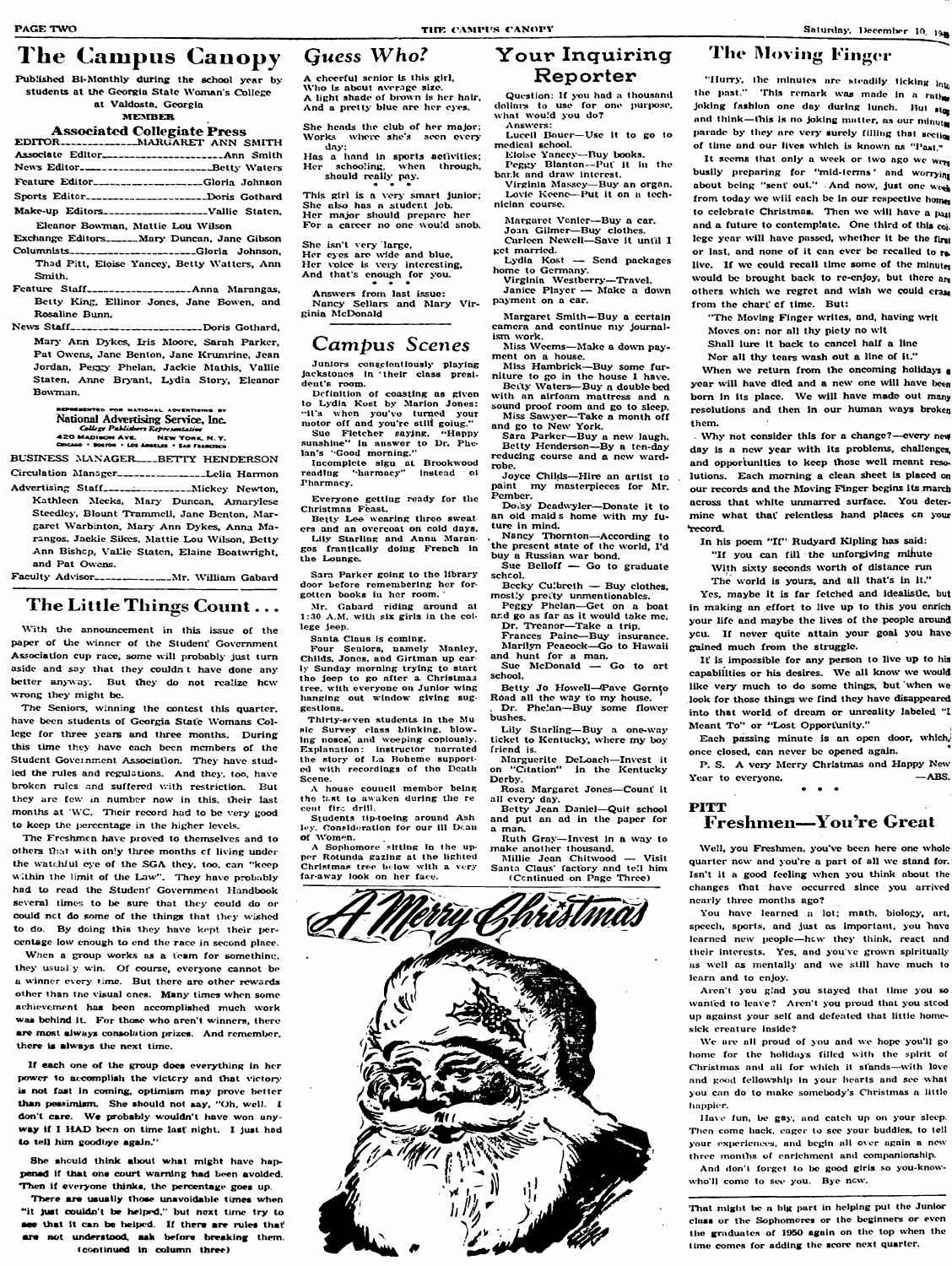# ll Exam Schedule

#### THURSDAY, DECEMBER 15

| :30      | Room 11-1 |                   | $2-4$           | Room          |  |  |
|----------|-----------|-------------------|-----------------|---------------|--|--|
| $-100$   | 109       | Education 444-445 | English 100A    | 104           |  |  |
| 320      | 18        |                   | History 420     | 109           |  |  |
| 230      | Aud.      |                   | Home Ec. 410    | 3             |  |  |
| Sci. 310 | 105       |                   | Music 240 & 271 |               |  |  |
| ici. 100 | 101       |                   |                 | <b>Studio</b> |  |  |
| 1 300    | 102       |                   | Sec. Sci 200    | $10^{\circ}$  |  |  |
|          |           |                   | Soc. Sci. 111   | 101           |  |  |
|          |           |                   | Art 105         | $\mathbf{1}$  |  |  |
|          |           |                   | Chemistry 200   | 113           |  |  |
|          |           |                   |                 |               |  |  |

#### FRIDAY, DECEMBER 16

| 10:30      | Room 11-1 |                              |  | Rcom | $2-4$            |               | Room |
|------------|-----------|------------------------------|--|------|------------------|---------------|------|
| 240        |           | 17 Math 105 A&B Aud. Art 200 |  |      |                  |               | 15   |
| 400        |           | 17 English $412$             |  |      | 104 Biol. 110B   |               | -3   |
| . 110A     | З         |                              |  |      | <b>Educ. 200</b> |               | 109  |
| . 240      | 104       |                              |  |      |                  | English 305   | 104  |
| m. 324     | 112       |                              |  |      |                  | Elistory 321  | 111  |
| ne Ec. 200 | 101       |                              |  |      | <b>Hum 120</b>   |               | -18  |
| ch. 350    | Aud.      |                              |  |      |                  | Soc. Work 303 | 101  |
| io. 300    | 15        |                              |  |      |                  |               |      |
| nish 110   | 18        |                              |  |      |                  |               |      |
|            |           | SATURDAY, DECEMBER 17        |  |      |                  |               |      |
| 0-10:30    |           | RoomHome Ec. 107             |  | 18   | 11-1             |               | Room |

Phy. Sci. 110 113 English 2550A

105

15

will be added.

 $\mathbf{3}$ 

English 250B

Music 250

Science 100

Sec. Sci. 400

Soc. Sci. 210

102

101 on. 200 uc. 370 109 g. 100B 104

1.390

ench 110 & 201 - 10



# **Lines From Lloyd**

By: LLOYD HERRING

person can think of a thousand

things to say-until he sits down

to a typewriter to write something

for a newspaper, and then his

for the past few days (which

seems like weeks) has been that

of the boller explosion and the af-

termath. The aftermath brought

such things as cold showers, and

an overload of blankets. With the

help of Old Man Winter, things

To add to the many burdens

that it sometimes seems we strain

under, while I was writing this

little ditty, the lights went out

No hot water, no heat, no lights-

made the Pine Cone formal a suc-

cess. I've heard from many sourc-

es that it was a perfect dance, and

considering the opposition with

football games, you deserve that

In case any of you girls have

been wondering what that blue

streak is that is seen streaking

across the campus, it is "Chuck'

and his jeep. Mighty coid on

have devised quite a system for

late study-over coffee at the

White House. Nice arrangement

we hope to see more social func-

With the coming of the holidays

Doesn't Brookwood look better??

Let's all show our appreciation

for what the Valdosta Concert

Association has done for us by

**Hit Parade** 

Discouraged Undertaker: "I Ain't

Freshman on Rat Day: "How

Flunking Students: "The Be-

Psychiatric Patient: "I Had the

Candy Salesman during sugar

Come You Do Me Like You Do?"

Elmer: "Elmer's Tune."

rationing: "Sugar Blues."

ginning of the End.

Craziest Dream."

attending the concert Saturday.

Some of the boys here at EJ

Orchids to the one at WC who

we might as well go home!

have been miserable.

much more credit.

these chilly nights.

if you can afford it.

tions before and after.

See you next time.

Got Ncbody'.

The big news on our campus

mind goes completely blank.

It seems strange to me why a

PAGE THREE

### What If . . . **Trading Post**

"We've got to get rid of some of this extraneous noise," snorted a physics prof. He then walked calmy out of the room.

Thinking most of the extrancous noise had just left, some of the students rose to follow. Their lov was short-lived. The prof flipped off the cooling system and stalked back in with more vigor. -"The Daily Texan'

The truth came out yesterday. A coed in the back of the room raised her hand and asked a question.

The professor cleared his throat began his answer.

Fifteen minutes later, he finished, added: "I'm not sure I've answered your question, how- $\alpha$  over.  $\ldots$ "

"Oh yes," said the bright young thing, "yes, you did."

"Well." Professor began modestly, "my theory is-if you talk long enough, you're bound to say something. . ."

-"Syracuse Daily Orange"

I love the paper,

-3

104

**Studio** 

- I take up the fads. When I praise the paper,
- I scorn those who laugh.



# '50 Graduates **End Successful Fall Quarter**

Dressed in most anything and everything, the Seniors celebrated with their Christmas party last night in the House in the Woods The dignified group assembled wearing everything from unmentionables and pajamas to skirts and sweaters.

Games were played and refreshments were served during the course of the evening. No definite program was planned.

Highlighting this "come as you are" party, was the unwrapping of the "gifts." Each Senior drew a name a few weeks ago and cheap, inexpensive things were given.

The Seniors are very active this week selling the Student Rosters in all dormitories and the Ad Building. These are lists of every student and faculty member on campus and they have been popular at Christmas time for aids in sending cards.

At a recent meeting of the Senlors it was decided that the class rings and pins for this year will become the standard ones for The 6.5. W.U other clusses have approved this plan. This will make the cost of the rings and pins cheaper. Also it will make it possible to have something typical of the college engraved on the sides<br>of the ring.

Sara Clyde were an Alchevrolet instead of an Alford?

Jo Anne were an Allidaughter instead of an Aliison? Jacquelyn were a Baldlose in-

stead of a Baldwin?

Martha were Ralls instead of a Barra?

- Laura Ann were an Arrowen instead of a Bowen?
- Eleanor were a Bowoman instead of a Bowman?
- Ann were a Streamer instead of a Brooker?
- Peggy Ann were a Gornight instead of a Gorday?
- Lillian were a Black instead of a Gray?
- Betty Jean were a Red instead of a Green?
- Gloria were a Griffout instead of a Griffin?
- Janice were a Harringpound instead of a Harrington?
- Ida Jane were a Hatchim instead of a Hatcher?
- Betty were a Hisbert instead of a Hatcher?
- Jacqueline were a Separator instead of a Joiner?
- Jane were a Crustrine instead of a Krumrine?
- Virginia were a Southberry in-
- stead of a Westberry? Jessie Mae were a Trainer in-
- stead of a Carter? Betty Jo were a Hobadly in-
- stead of a Howell? Jeane were a McGroom instead
- of a McBride? Helen Graee were a McRope in-
- stead of a McCord? Jackie were a Mathisn't instead
- of a Mathis?
- Frances were a Fields instead of a Meadows?
- Marthann were an Oldton instead of a Newton?
- Dorothy Ann were an Oglebrush instead of an Ogletree?
- Letty Ann were an O'Stand instead of an O'Neal?
- Pat were a Payens instead of an Owens?
- Bobbie Jean were an Empty ps instead of a Phillips?
- Janice were a Worker instead of a Player?
- Peggy Ann were a Bishop instead of a Pope?
- Mary Lilia were a Doubletary
- instead of a Singletary? Audrey were a sizeless instead
- of a Sizemore? Mary Love were a Satley in-
- stead of a Stoodley? Eugenia were a Vanlandingbeef
- instead of a Vanlandingham? Martha Jean were a trouty in-
- stead of a Whaley? Harriet Ann were a Whitbrush
- instead of a Whitcomb? Mattie Lou were a Wildaughter
- instead of a Wilson?

# **Sock and Buskin Club Has Party**

On Sunday, December 11, the Sock and Buskin will have its annual Christmas party in the play production room. The members of the club have drawn names and will present each other with in-

expensive and foolish gifts.<br>Gloria Johnson, vice president

Scrub Woman: "Slipping Around"<br>Banana Peel Victim: "1"Il Never Slip Around Again"... Burn: "Mister, Can You Spare

- a Dime?' Wash Woman: "To Many Irons
- In the Fire." Professor: "Homework."
- Owl: "Who"
- Rejected Suitor: "Someday You'll Want Me To Want You.'
- Eskimos: "Walking In A Winter Wonderland."
- Conservationist: "Woodman, Spare That Tree."
- Newly-Weds: "Pots and Pans". Sun: "Shine' Procrastinator: "Is It Too
- Late?' Giant's Wife: -- "His Feet Too"<br>Big For De Bed."
- Anyone: "I Have But One

Heart.'



Compliments

# **ALWAYS GOOD MEALS At The** ROOSEVELT RESTAURANT

I think it's swell. On Saturday mornings I run pell mell To get my copy, And read each line. (Continued from Page One). The stories and columns think are fine. keep the number of court warnings down to the very minimum. I laugh at the jokes, I read all the ads: If the same class wins the cup I note all the news. next quarter, the awards will be more. Each time something extra

SALE

We must convert a part of our stock into cash at once. This is your opportunity to buy at cost and below.

One lot of GSWC stationery at half price 10c notebook fillers or typing paper, 3 for 25c 5c notebook fillers or typing paper, 6 for 25c \$1.35 GSWC notebook covers at \$1.10 \$2.50 GSWC fleece lined jackets at \$2.00 \$2.00 GSWC Terry cloth sweatshirts at \$1.75 \$1.75 GSWC Terry cloth sweatshirts at \$1.50

Also a number of other money saving items.

# **C.S.W.C. BOOK STORE**

The small GSWC pins that were sold to the students by the Seniors have arrived and been delivered. These have a guard which is the year of graduation.

The Christmas card sale was successful and the Ideals have also been sold in all dormitories. Plans for activities after the holidays include an informal dance, a concert by the Emory Junior Glee Ciub, and a facultystudent amateur night.

### **Inquiring Reporter**

(Continued from Page Two) what I want for Christmas. Patsy Sutherland-Hire a secretary to type all my notes.<br>
Mr. White — Would change it<br>
into pennies and have little boys patrol the streets downtown feeding the parking meters all day.

of the club, is in charge of the program which will consist of appropriate games and carol singing.

Lavara Jones, Martha Barrs and Peggy Gorday are in charge of the decorations. There will be a Christmas tree under which the gifts will be placed until they are presented.

Mary Duncan, Jane Krumrine and Mary Virginia McDonald are to plan and prepare the refreshments.

This is an annual event, looked forward to with much anticipation by members of the club.



Through Our Doors Pass the Most

**BEAUTIFUL GIFTS** 

This Side of Paradise

### C. C. VARNEDOE & CO.

The Style Center of Valdosta